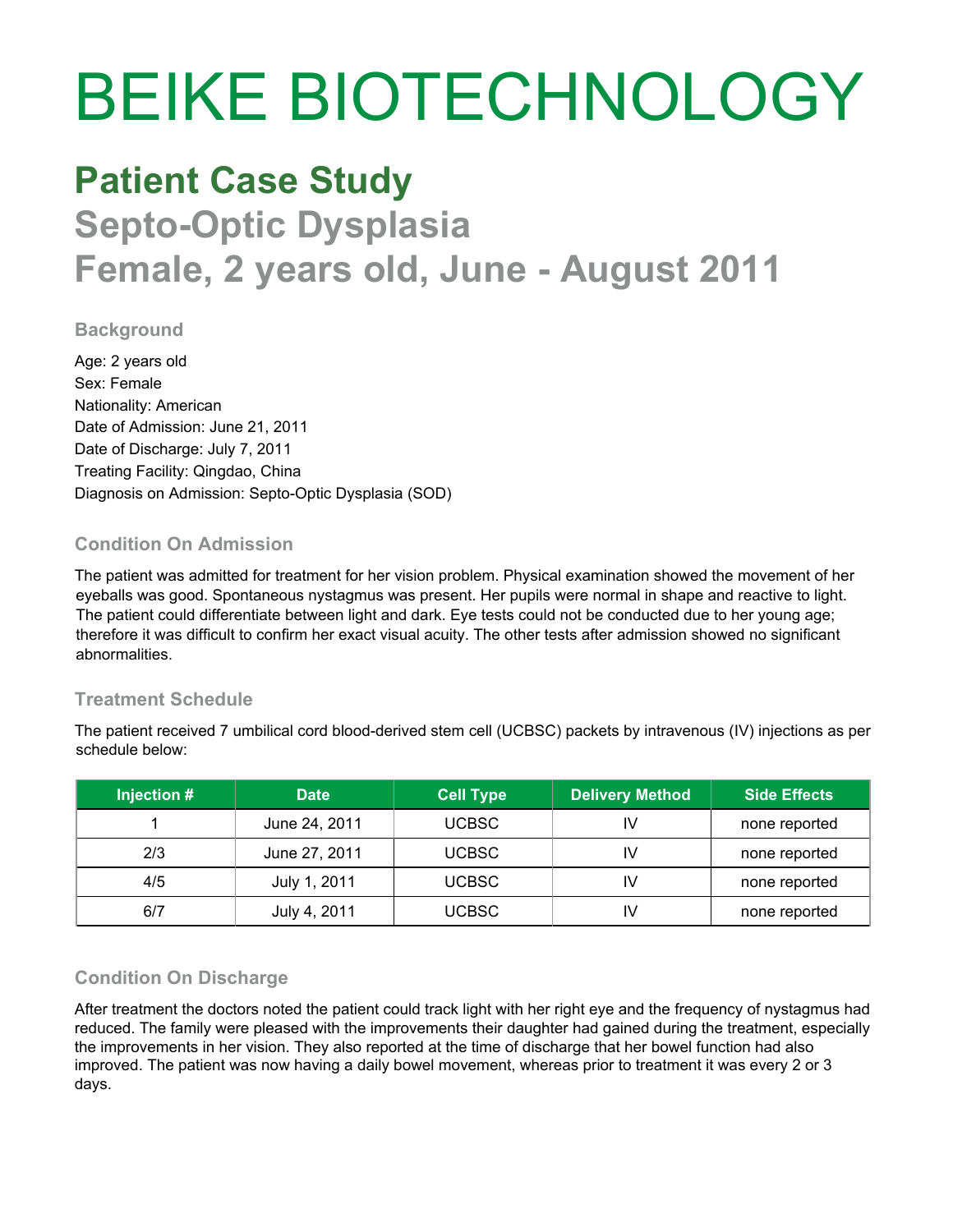| <b>Symptom</b>                               | <b>Parents' Assessment of Improvement</b> |  |
|----------------------------------------------|-------------------------------------------|--|
| Light perception                             | Moderate improvement                      |  |
| Vision in left eye                           | Small improvement                         |  |
| Vision in right eye                          | Moderate improvement                      |  |
| Ability to see things clearly                | Small improvement                         |  |
| Ability to focus eyes quickly                | Small improvement                         |  |
| Ability to keep eyes focused for a long time | Moderate improvement                      |  |
| Ability to see things at a far distance      | Small improvement                         |  |
| Nystagmus (uncontrolled eye movement)        | Small improvement                         |  |

#### **Follow Up Information**

**Condition 3 months after treatment:** The parents completed the Beike follow-up survey three months after the treatment. They were pleased with the improvements the treatment had given their daughter for both her physical condition and quality of life. In addition to the improvements in the symptoms listed below, the parents felt their daughter had more confidence to move around.

Below is an excerpt from the parent's completed 3-month follow-up survey:

| <b>Symptom</b>                               | <b>Parents' Assessment of Improvement</b> |  |
|----------------------------------------------|-------------------------------------------|--|
| <b>Blindness</b>                             | Moderate improvement                      |  |
| Light perception                             | Moderate improvement                      |  |
| Ability to see hand movement                 | Significant improvement                   |  |
| Able to count fingers                        | Significant improvement                   |  |
| Vision in left eye                           | Significant improvement                   |  |
| Vision in right eye                          | Small improvement                         |  |
| <b>Color Vision</b>                          | Small improvement                         |  |
| Night vision                                 | Small improvement                         |  |
| Ability to see things clearly                | Significant improvement                   |  |
| Ability to focus eyes quickly                | Significant improvement                   |  |
| Ability to keep eyes focused for a long time | Significant improvement                   |  |
| Ability to see things at a close distance    | Moderate improvement                      |  |
| Ability to see things at a far distance      | Significant improvement                   |  |
| Nystagmus (uncontrolled eye movement)        | Significant improvement                   |  |

**Condition 1 year after treatment:** The parents also completed a Beike follow-up survey one year after their daughter's treatment. They were satisfied with the outcome of the treatment and felt their daughter had made significant improvements in her quality of life and had further improved in her overall physical condition.

Below is an excerpt from the parent's completed 1 year follow-up survey: